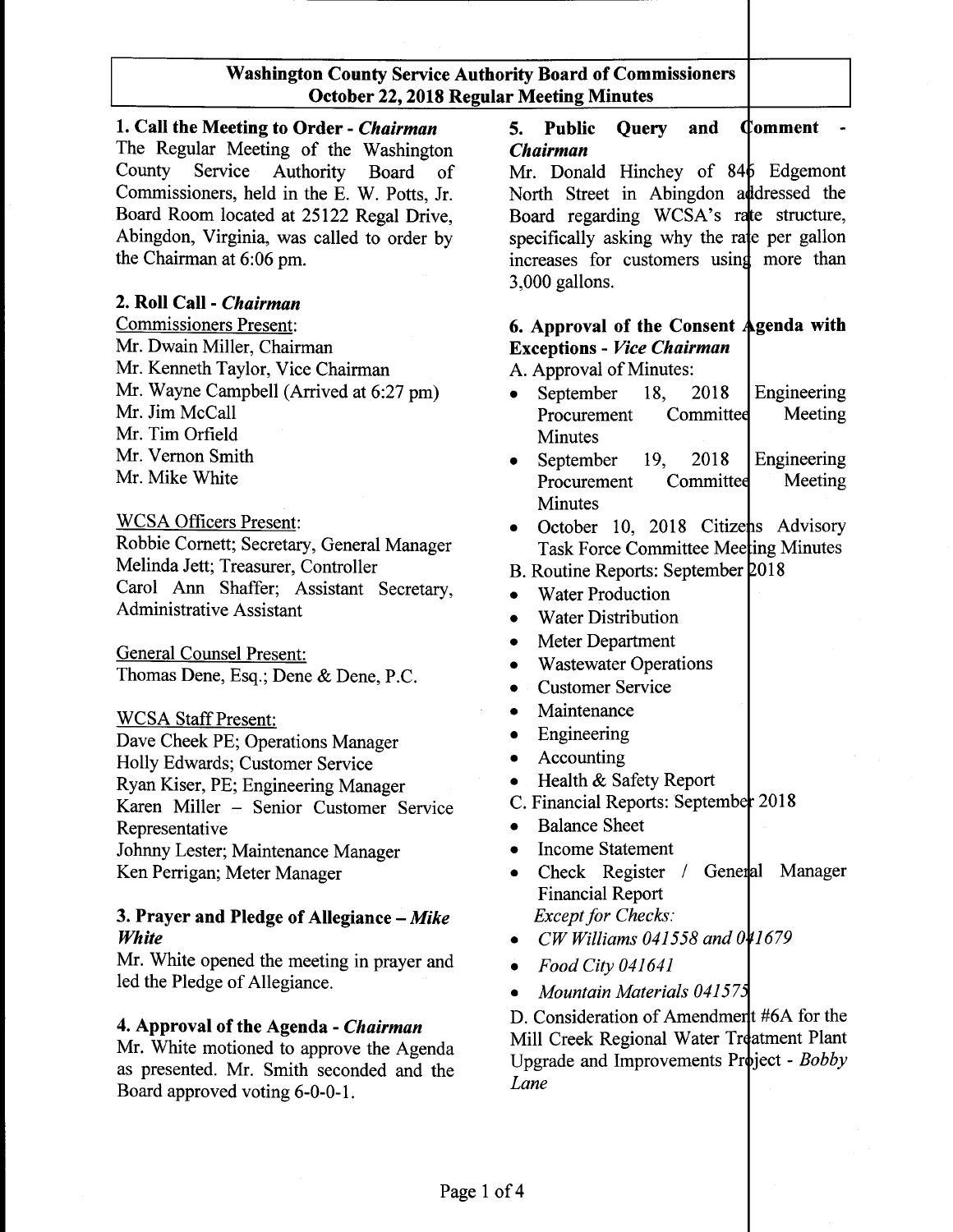E. Consideration of Change Order No. 2 for Mr. Campbell arrived during the workshop. the Chip Ridge Road Water Line Extension Project - *Ryan Kiser*

Mr. White motioned to approve the Consent Agenda. Mr. Smith seconded and the motion carried with a 6-0-0-1 vote.

# 7. Consideration of Check Number 041641 to Food City - *Chairman*

Mr. Orfield abstained from discussions or voting on this item as he is employed by Food City.

Mr. McCall made a motion to approve the above listed check, Mr. Taylor seconded and the Board approved voting 5-0-1-1.

# 8. Consideration of Check Numbers 041558 and 041679 to C.W. Williams - *Chairman*

Mr. White abstained from discussions or voting on this item as he is an employee of C. W Williams.

With a motion from Mr. Taylor and a second from Mr. Orfield, the motion was approved with a 5-0-1-1 Board vote.

# 9. Consideration of Check Number 041575 to Mountain Materials *Chairman*

Mr. Taylor abstained form discussions or voting on this item as he is employed by Mountain Materials.

Mr. McCall motioned to approve check number 041575, Mr. Orfield seconded and the Board approved with a 5-0-1-1 vote.

# 10. Strategic Planning and Rate, Fee & Charge Workshop - *Raftelis*

Mr. Cornett introduced Bart Kreps, Catherine Carter and Doug Bean of Raftelis and discussed their credentials.

Mr. Kreps, Mr. Bean and Ms. Carter held a Board workshop to discuss pricing objectives, strategic planning and also explain the SOAR analysis.

## 11. Consideration of an Agreement Between WCSA and Utility Meter Service for Advanced Metering Program - *Robbie Cornett*

Mr. Cornett recommended the Board approve the agreement for the first phase of the metering project.

Mr. White motioned to approve the agreement as recommended. Mr. Campbell seconded and the motion carried with a unanimous vote.

# 12. Consideration of Years of Service Awards - *Robbie Cornett*

Mr. Cornett recognized the WCSA employees that have reached a milestone in years of service from September 30, 2017 to October 1,2018.

Mr. Campbell motioned approve the awards and to honor those employees reaching years of service milestones. Mr. White seconded and the Board approved voting 7-0-0-0.

# 13. Consideration of the Virginia Department of Health Offer of Funding for the Mendota and Mary's Chapel Road Water System Extension Project *Melinda Jett*

Mrs. *lett* reviewed the funding offer. Since the project does not cash flow, Mrs. *lett* recommended the board consider declining the Virginia Department of Health offer of funding and continue to pursue USDA Rural Development and/or other funding opportunities.

Mr. McCall made a motion to decline the Virginia Department of Health offer of funding and continue to pursue USDA Rural Development and/or other funding opportunities. Mr. Smith seconded and the Board approved the motion to decline with a 7-0-0-0 vote.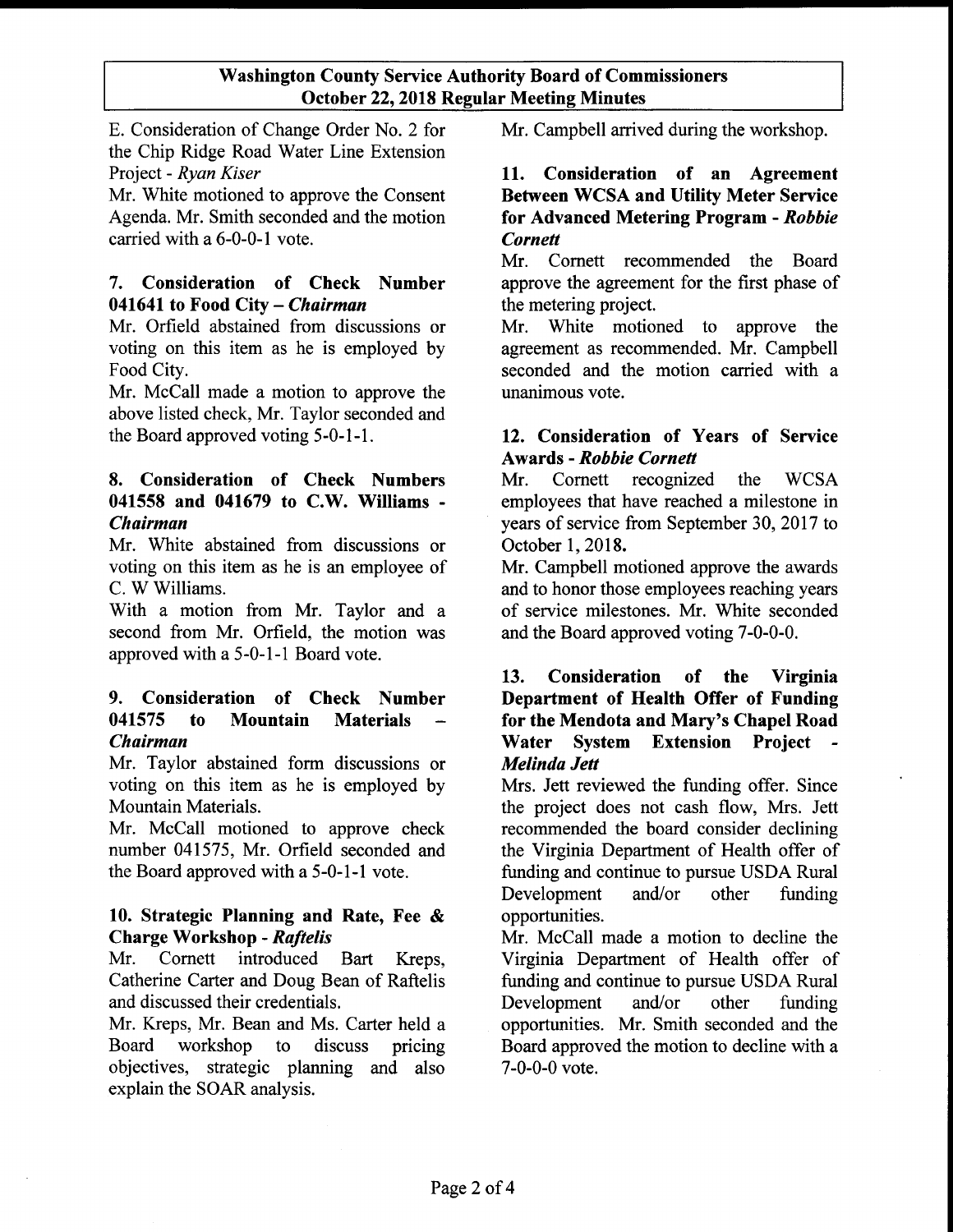## 14. Closed Meeting -7:48 pm

Mr. Campbell moved that Board of Commissioners of the WCSA adjourn to Closed Meeting in accordance with the Virginia Freedom of Information Act,

Code of Virginia Section 2.2-3711

Paragraph (A) (7): Actual Litigation :

1. Consultation with legal counsel and briefings by staff members pertaining to actual litigation, where such consultation or briefing in open meeting would adversely affect the negotiating or litigating posture of the WCSA, specifically involving the case of Washington County Service Authority v. Bundy, currently pending in the Circuit Court of Washington County, Virginia.

Code of Virginia Section 2.2-3711 Paragraph (A) (8): Consultation with Counsel:

2. Consultation with legal counsel employed or retained by a public body regarding specific legal matters requiring the provision of legal advice by such counsel, specifically involving possible termination of a contract to which WCSA is a party.

Code of Virginia Section 2.2-3711 Paragraph (A) (1): Personnel

3. Discussion and consideration of the performance, salaries, and disciplining of specific officers and employees of WCSA.

In addition to the Board the presence of Robbie Cornett, WCSA General Manager, Dave Cheek, WCSA Operations Manager, and Thomas Dene, WCSA General Counsel, and were requested.

Mr. Taylor seconded and the Board approved voting 7-00-0-0.

#### 15. Return to Public Meeting  $-11:05$  pm

Mr. Campbell made a motion to return to Public Session, Mr. Orfield seconded and the Board approved with a unanimous vote.

Mr. Campbell then read the following Certification of Closed Meeting:

Whereas, the Board of Commissioners of the Washington County Service Authority has convened a Closed Meeting on this date pursuant to an affirmative recorded vote and in accordance with the provisions of the Virginia Freedom of Information Act;

And Whereas, Section 2.2-3712 Paragraph D of the Code of Virginia requires a certification by this Authority that such Closed Meeting was conducted in conformity with Virginia law;

And Now, therefore, be it resolved that the Committee of Board of Commissioners of the Washington County Service Authority hereby certifies that to the best of each member's knowledge,  $(1)$   $\phi$ nly public business matters lawfully exempted from open meeting requirements by Virginia law were discussed in the Closed Meeting to which this certification resolution applies, and  $(2)$  only such public business matters as were identified in the motion convening the Closed Meeting were heard, discussed or considered by the Board.

Aye by Mr. White, Mr. Campbell, Mr. Taylor, Mr. Miller, Mr. McCall Mr. Orfield and Mr. Smith confirming no outside discussion took place other han Closed Meeting topics.

# 16. Late Items - *Chairman*

• Mr. Cornett discussed a complaint from Tony Lloyd about the noise level in the lobby saying the noise was deafening. In his complaint, Mr. Lloyd asked WCSA to notice OSHA laws as they are meant to protect ones hearing. Mr. Cornett said as part of he approved

budget, we are looking into renovations to address the noise problem

• Mr. Cornett was very pleased to report the Lee Highway Sewer Project has been funded by USDA Rural Development. WCSA received a grant in the amount of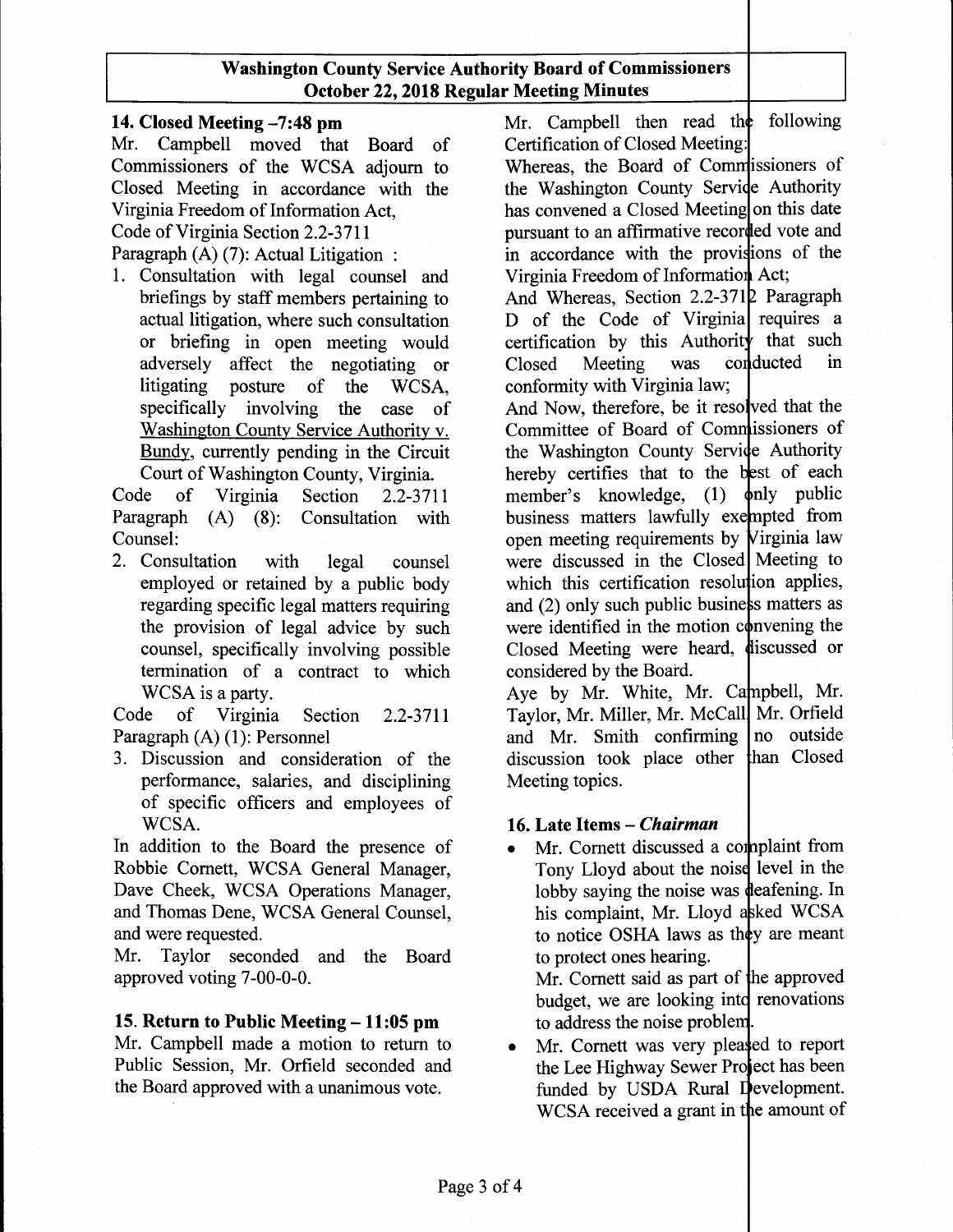\$9.1 million and a \$9.3 million loan. According to Robert Hilt, they believe this is the second largest grant for a water/sewer project ever awarded in Virginia.

- Mr. Campbell moved that the grievance by Jerry Fields be denied. Mr. Taylor seconded and the Board approved with a 7-0-0-0 vote.
- Mr. McCall motioned to approve the Resolution to authorize budget amendments for payroll. Mr. White seconded. The motion carried with a unanimous Board vote.
- Mr. Taylor made a motion to approve the Resolution to terminate the user agreement for the Brinsons. Mr. McCall seconded and the motion carried with a 7-0-0-0 vote.

#### **17. Adjourn - 11:13 pm**

Upon a motion from Mr. Campbell and a second from Mr. Orfield, the Board unanimously voted to adjourn.

Mr. Dwain Miller, Chairman

 $\frac{1}{\sqrt{2\pi t}}$ 

Carol Ann Shaffer, Assistant Secretary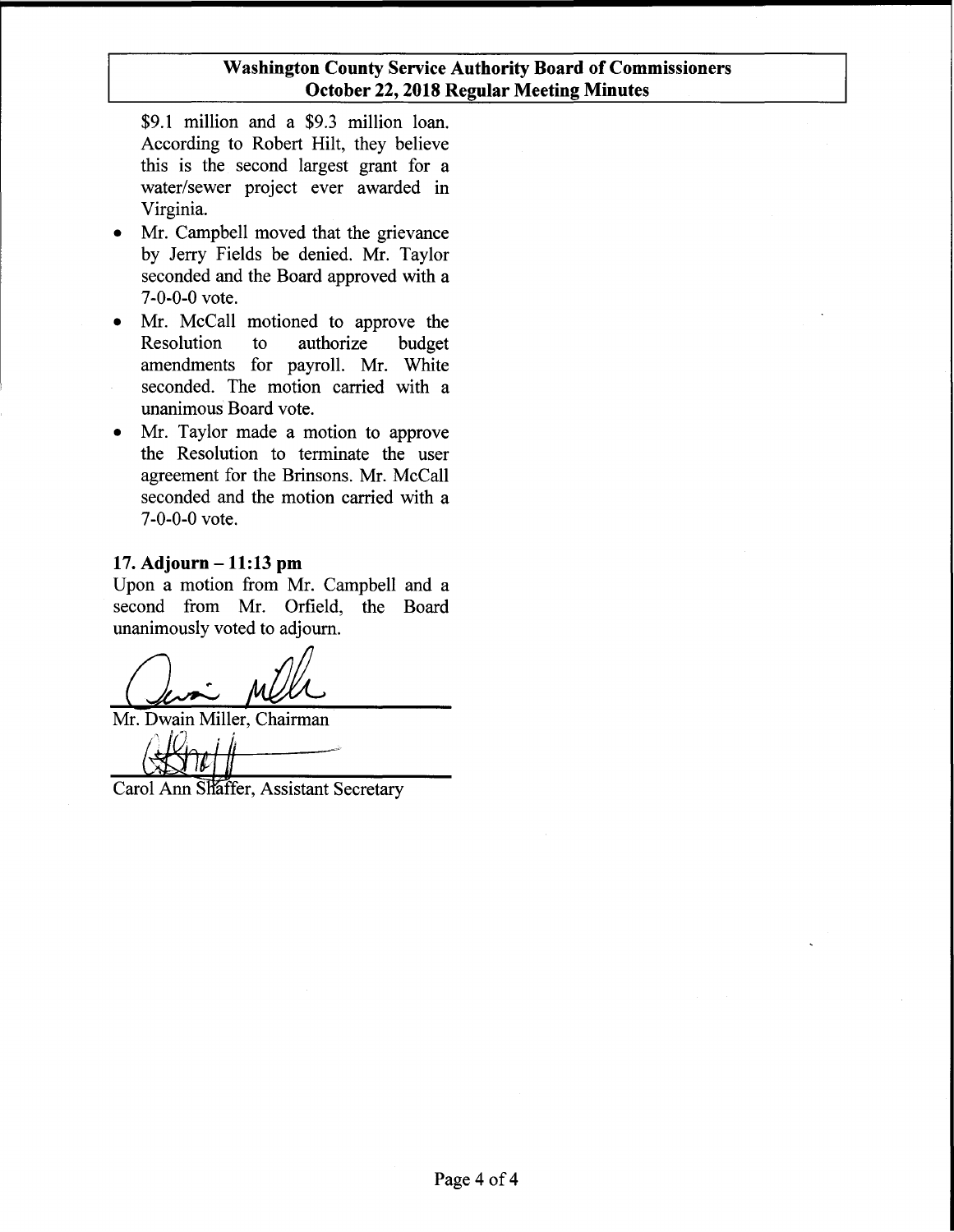# WASHINGTON COUNTY SERVICE AUTHORITY **BOARD OF COMMISSIONERS** RESOLUTION AUTHORIZING AMENDMENTS TO BUDGET October 22, 2018

WHEREAS, the Board of Commissioners of the Washington County Service Authority, following a review of its compensation and benefits, is of the opinion that the Washington County Service Authority, Pay Schedule, be Amended; certain positions be moved from one Pay Band to another; and certain positions be added to the Pay Schedule.

NOW, THEREFORE, be it hereby RESOLVED that,

 $1.$ Pursuant to Section 5.3 of the WCSA's Personnel Policies and Procedure Manual, the Board of Commissioners, Amend the 2018/2019 Pay Schedule as follows:

| <b>Band</b>  | Minimum | <b>TARGET</b>       | Maximum | Maximum for<br>Existing<br>Persons in<br><b>Band II</b> |
|--------------|---------|---------------------|---------|---------------------------------------------------------|
| I            | \$36.56 | \$46.62             | \$52.56 |                                                         |
| IA           | \$33.01 | S <sub>42</sub> .17 | \$46.62 |                                                         |
| <b>IB</b>    | \$29.55 | \$38.13             | \$42.17 |                                                         |
| $\mathbf{I}$ | \$26.10 | \$34.25             | \$38.13 | \$45.68                                                 |
| Ш            | \$22.30 | \$30.92             | \$34.25 |                                                         |
| <b>IIIA</b>  | \$21.29 | \$27.89             | \$30.92 |                                                         |
| IV           | \$20.28 | \$25.34             | \$27.89 |                                                         |
| V            | \$18.28 | \$22.81             | \$25.34 |                                                         |
| VI           | \$16.22 | \$20.28             | \$22.81 |                                                         |
| <b>VII</b>   | \$14.60 | \$18.28             | \$20.28 |                                                         |
| <b>VIII</b>  | \$13.83 | \$16.79             | \$18.28 |                                                         |

- $2.$ Pursuant to Section 5.3 of the WCSA's Personnel Policies and Procedure Manual, the Board of Commissioners hereby resolve that the following positions shall change Pay Bands:
	- a. Controller from Pay Band II to Pay Band IA
	- b. Staff Accountant from Pay Band V to Pay Band IV
	- c. Administrative Assistant from Pay Band VII to Pay Band VI
	- d. Resident Project Representative from Pay Band VI to Pay Band V
	- e. Each employee currently occupying these positions shall be moved to the new Pay Band relative to their % to TARGET in the current Pay Band.